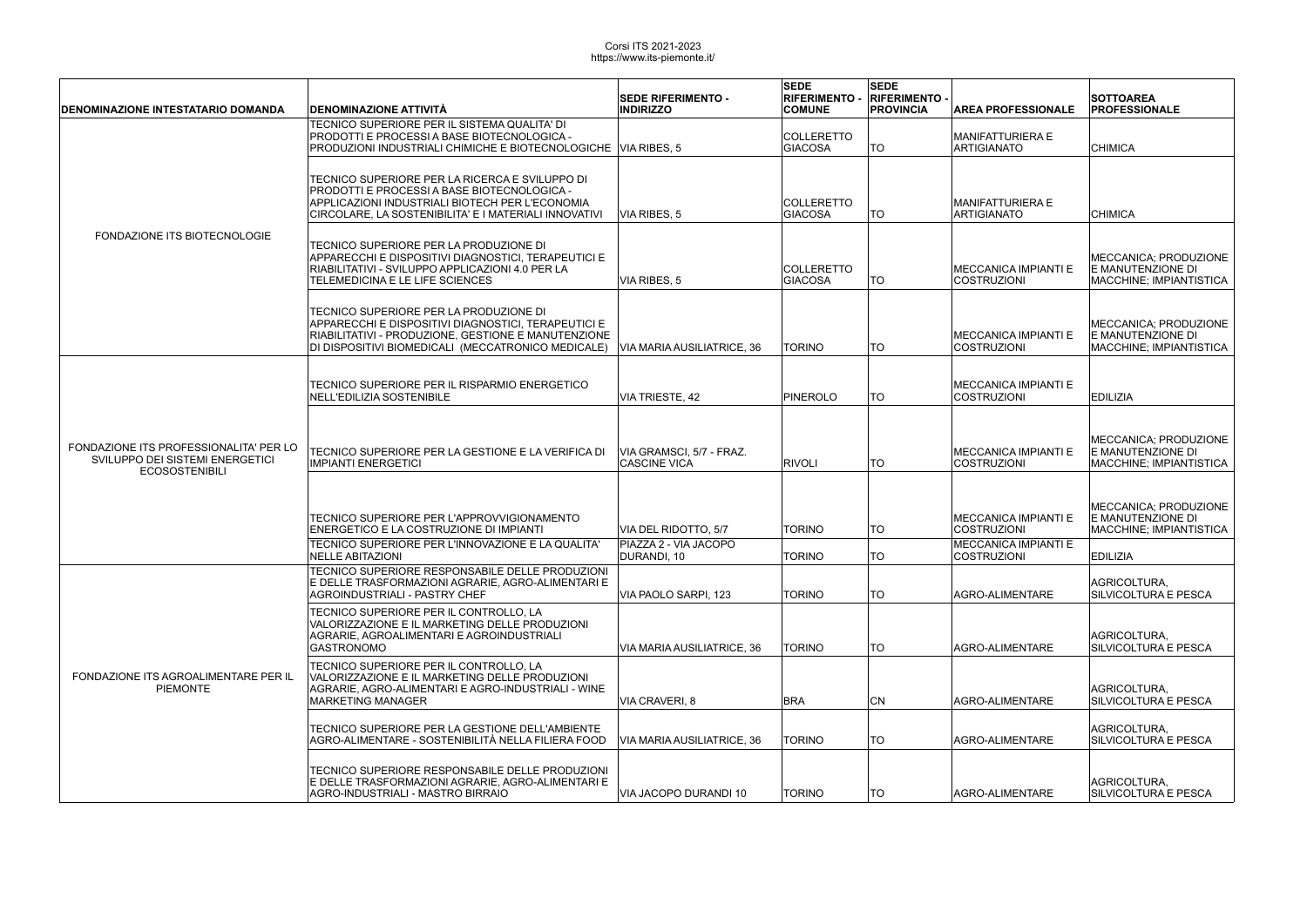| FONDAZIONE ISTITUTO TECNICO SUPERIORE<br>ITALY SISTEMA MODA - TESSILE,<br>ABBIGLIAMENTO E MODA' | TECNICO SUPERIORE DI SOSTENIBILITÀ E INNOVAZIONE<br><b>TECNOLOGICA DEI PROCESSI TESSILI</b>                                                       | C.SO PELLA, 10                                         | BIELLA        | BI        | MANIFATTURIERA E<br>ARTIGIANATO                   | <b>TAC (TESSILE</b><br><b>ABBIGLIAMENTO</b><br>CALZATURE) E SISTEMA<br><b>MODA</b>        |
|-------------------------------------------------------------------------------------------------|---------------------------------------------------------------------------------------------------------------------------------------------------|--------------------------------------------------------|---------------|-----------|---------------------------------------------------|-------------------------------------------------------------------------------------------|
|                                                                                                 | TECNICO SUPERIORE DI PRODOTTO, DESIGN,<br>PER LE 'NUOVE TECNOLOGIE PER IL MADE IN COMUNICAZIONE E MARKETING PER IL TESSILE                        | C.SO PELLA, 10                                         | BIELLA        | BI        | MANIFATTURIERA E<br>ARTIGIANATO                   | <b>TAC (TESSILE</b><br><b>ABBIGLIAMENTO</b><br>CALZATURE) E SISTEMA<br><b>MODA</b>        |
|                                                                                                 | TECNICO SUPERIORE PER LA CONFEZIONE INDUSTRIALE E<br>SARTORIALE                                                                                   | $ C_{\cdot}$ SO PELLA, 10                              | BIELLA        | BI        | MANIFATTURIERA E<br><b>ARTIGIANATO</b>            | <b>TAC (TESSILE</b><br><b>ABBIGLIAMENTO</b><br><b>CALZATURE) E SISTEMA</b><br><b>MODA</b> |
|                                                                                                 | TECNICO SUPERIORE DI PROGETTAZIONE E SVILUPPO DI<br><b>PRODOTTI DI MAGLIERIA.</b>                                                                 | C.SO PELLA, 10                                         | BIELLA        | BI        | MANIFATTURIERA E<br><b>ARTIGIANATO</b>            | <b>TAC (TESSILE</b><br><b>ABBIGLIAMENTO</b><br><b>CALZATURE) E SISTEMA</b><br><b>MODA</b> |
| FONDAZIONE ITS PER LA MOBILITA'<br>SOSTENIBILE AEROSPAZIO/MECCATRONICA                          | TECNICO SUPERIORE PER L'INNOVAZIONE DI PROCESSI E<br>PRODOTTI MECCANICI - ADDITIVE MANUFACTURING E<br>PROTOTIPAZIONE (AIMT)                       | VIA BRACCINI, 17 C/O<br>ASSOCAM SCUOLA CAMERANA TORINO |               | TO        | <b>MECCANICA IMPIANTI E</b><br><b>COSTRUZIONI</b> | MECCANICA; PRODUZIONE<br>E MANUTENZIONE DI<br>MACCHINE; IMPIANTISTICA                     |
|                                                                                                 | TECNICO SUPERIORE PER L'AUTOMAZIONE ED I SISTEMI<br>MECCATRONICI - E-MOBILITY (MEET)                                                              | VIA BRACCINI, 17 C/O<br>ASSOCAM SCUOLA CAMERANA TORINO |               | <b>TO</b> | <b>MECCANICA IMPIANTI E</b><br><b>COSTRUZIONI</b> | MECCANICA; PRODUZIONE<br>E MANUTENZIONE DI<br>MACCHINE; IMPIANTISTICA                     |
|                                                                                                 | TECNICO SUPERIORE PER L'INFOMOBILITA' E LE<br>INFRASTRUTTURE LOGISTICHE - LOGISTICA INDUSTRIALE<br><b>ED INTEGRATA</b>                            | VIA DELLE MONDARISO, 17 C/O<br><b>ENAIP NOVARA</b>     | NOVARA        | NO        | SERVIZI COMMERCIALI                               | <b>TRASPORTI</b>                                                                          |
|                                                                                                 | TECNICO SUPERIORE PER L'AUTOMAZIONE ED I SISTEMI<br>MECCATRONICI - AERONAUTICA E INDUSTRIA (MEAT)                                                 | VIA BRACCINI, 17 C/O<br>ASSOCAM SCUOLA CAMERANA TORINO |               | <b>TO</b> | MECCANICA IMPIANTI E<br><b>COSTRUZIONI</b>        | MECCANICA; PRODUZIONE<br>E MANUTENZIONE DI<br>MACCHINE; IMPIANTISTICA                     |
|                                                                                                 | TECNICO SUPERIORE PER L'AUTOMAZIONE ED I SISTEMI<br>MECCATRONICI - SISTEMI INTEGRATI E TESTING PER<br>SPAZIO (MAAI)                               | VIA BRACCINI, 17 C/O<br>ASSOCAM SCUOLA CAMERANA TORINO |               | TO.       | MECCANICA IMPIANTI E<br>COSTRUZIONI               | MECCANICA; PRODUZIONE<br>E MANUTENZIONE DI<br>MACCHINE; IMPIANTISTICA                     |
|                                                                                                 | TECNICO SUPERIORE PER L'INNOVAZIONE DI PROCESSI E<br>PRODOTTI MECCANICI - DIGITAL MANUFACTURING (PIMT)                                            | VIA BRACCINI, 17 C/O<br>ASSOCAM SCUOLA CAMERANA TORINO |               | <b>TO</b> | IMECCANICA IMPIANTI E<br><b>COSTRUZIONI</b>       | MECCANICA; PRODUZIONE<br>E MANUTENZIONE DI<br><b>MACCHINE; IMPIANTISTICA</b>              |
|                                                                                                 | TECNICO SUPERIORE PER L'AUTOMAZIONE ED I SISTEMI<br>MECCATRONICI - INDUSTRY 4.0 E ROBOTICA (MECT)                                                 | P.ZZA REBAUDENGO, 22 C/O<br><b>CNOS REBAUDENGO</b>     | <b>TORINO</b> | TO        | MECCANICA IMPIANTI E<br><b>COSTRUZIONI</b>        | MECCANICA; PRODUZIONE<br>E MANUTENZIONE DI<br>MACCHINE; IMPIANTISTICA                     |
|                                                                                                 | TECNICO SUPERIORE PER LA PROMOZIONE E IL<br>MARKETING DELLE FILIERE TURISTICHE E DELLE ATTIVITÀ<br>CULTURALI - INCOMING EVENT MANAGER             | VIA CARLO ALBERTO, 22/A                                | <b>TORINO</b> | <b>TO</b> | <b>TURISMO E SPORT</b>                            | SERVIZI TURISTICI                                                                         |
| FONDAZIONE ISTITUTO TECNICO SUPERIORE<br><b>TURISMO E ATTIVITA' CULTURALI</b>                   | TECNICO SUPERIORE PER LA PROMOZIONE E IL<br>MARKETING DELLE FILIERE TURISTICHE E DELLE ATTIVITÀ<br>CULTURALI - TOURISM PRODUCT MANAGER - OUTGOING | VIA CARLO ALBERTO, 22/A                                | <b>TORINO</b> | TO        | <b>TURISMO E SPORT</b>                            | SERVIZI TURISTICI                                                                         |
|                                                                                                 | TECNICO SUPERIORE PER LA GESTIONE DI STRUTTURE<br>TURISTICO-RICETTIVE - HOSPITALITY MANAGER                                                       | P.ZZA GIOLITTI, 8                                      | <b>BRA</b>    | <b>CN</b> | <b>TURISMO E SPORT</b>                            | <b>SERVIZI TURISTICI</b>                                                                  |